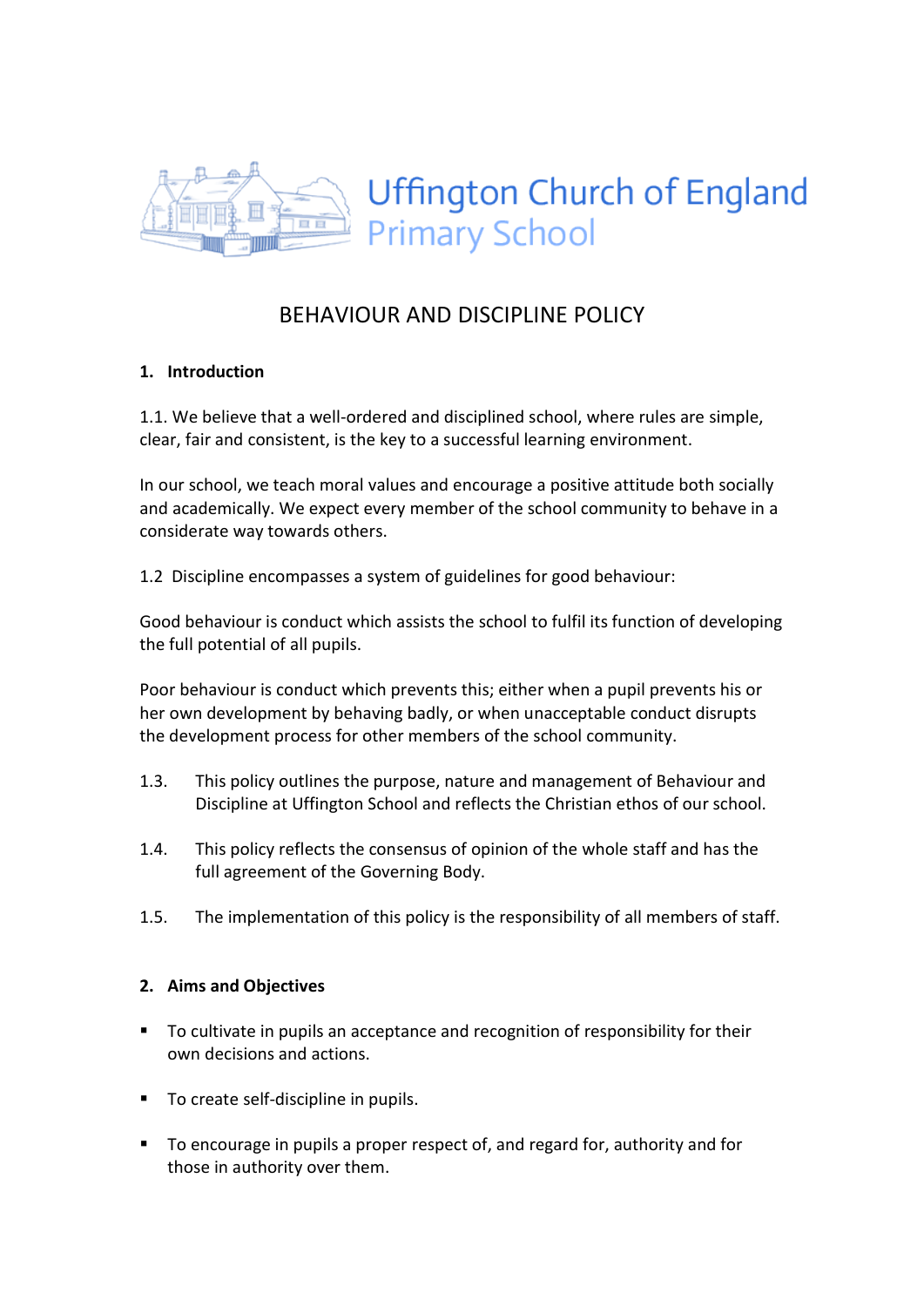- To create the conditions for an orderly community in which effective learning can take place, in which there is mutual respect between all members and proper concern for the environment.
- To encourage good behaviour using positive reinforcement.
- To regulate and monitor the conduct of pupils.
- **To develop the Christian ethos of behaviour.**
- 2.8. We aim to reinforce positive behaviour by:
- Setting a good example:
- Providing a relaxed, pleasant atmosphere in which children are able to give of their best and are encouraged and stimulated to fulfil their potential;
- Searching out opportunities for praise, encouragement and incentives for good behaviour;
- Making pupils aware that they are always under some supervision and that checks are made;
- Staff taking responsibility for the behaviour of pupils;
- Working closely with parents and carers to promote and reinforce positive behaviour.

#### 3. Implementation

It is the responsibility of all members of staff to treat all children fairly and apply this policy in a consistent way.

The class teacher discusses the school rules with his or her class; individual classroom codes of conduct may be agreed by class members and displayed in the classroom.

Class teachers may discuss specific incidents with individuals, groups or the class as a whole. Discussions are always based upon fairness within an atmosphere based upon mutual trust, respect and support.

We expect parents and carers to support their child's learning, and to co-operate with the school, as set out in the Home-School Agreement.

The Headteacher keeps records of all reported serious incidents of misbehaviour.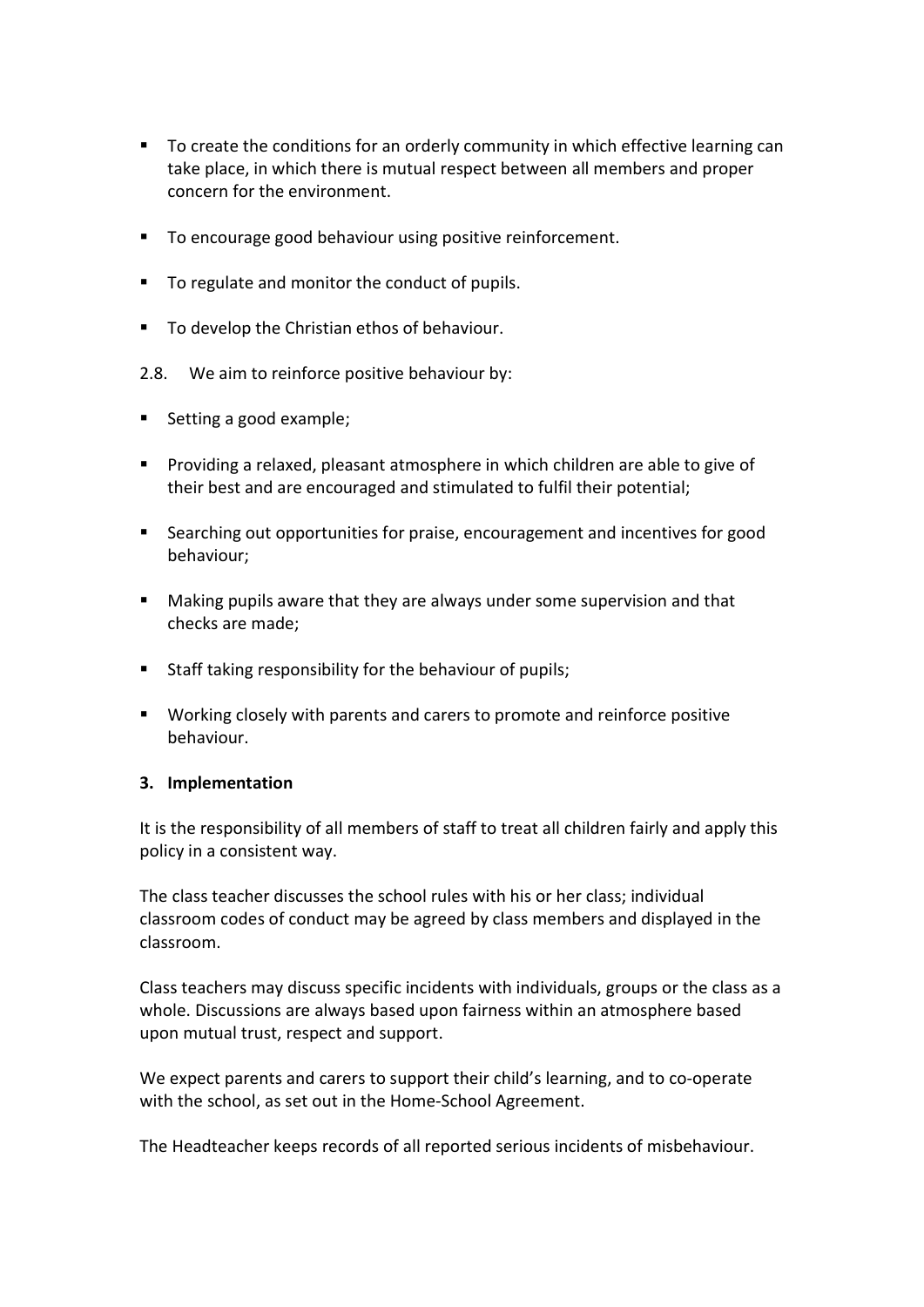Where there are concerns about an individual's behaviour, help is sought from specialist support services.

#### Rewards

Emphasis is always on the positive approach of encouragement and praise. This is achieved through:

- Verbal encouragement and written comments on work;
- Visits to other members of staff for commendation;
- Awarding housepoints and stickers for good work, good behaviour and helpfulness;
- Awarding Merit and lunchtime badges in the weekly Merit Assembly;
- Special privileges for children in Year 6 in return for good work, good behaviour and helpfulness.
- Gold stars for particular acts of kindness, politeness and helpfulness, leading to the award of a Courtesy Award on earning five Gold Stars.

#### 3.7. Sanctions

3.7.1. In each disciplinary action, the pupil is made fully aware that it is the behaviour that is not acceptable and not the pupil as a person.

3.7.2. Criticism will always include advice on how to improve and will be constructive in its approach.

3.7.3. A 'Yellow Card' system is in operation to address low-level disruption and lack of respect for others:

- In the event of inappropriate behaviour, a first warning is given.
- If the child continues to behave inappropriately, a second warning is given.
- If the child has to be spoken to a third time, the child is given a final warning that if they continue, they will be given 'a yellow card'.
- Staff record all warnings in a log. If a child receives three yellow cards in a week, parents / carers are contacted to discuss their child's conduct.
- In the event of a severe breach of the behaviour policy, e.g. fighting, staff reserve the right to give a yellow card without prior warnings.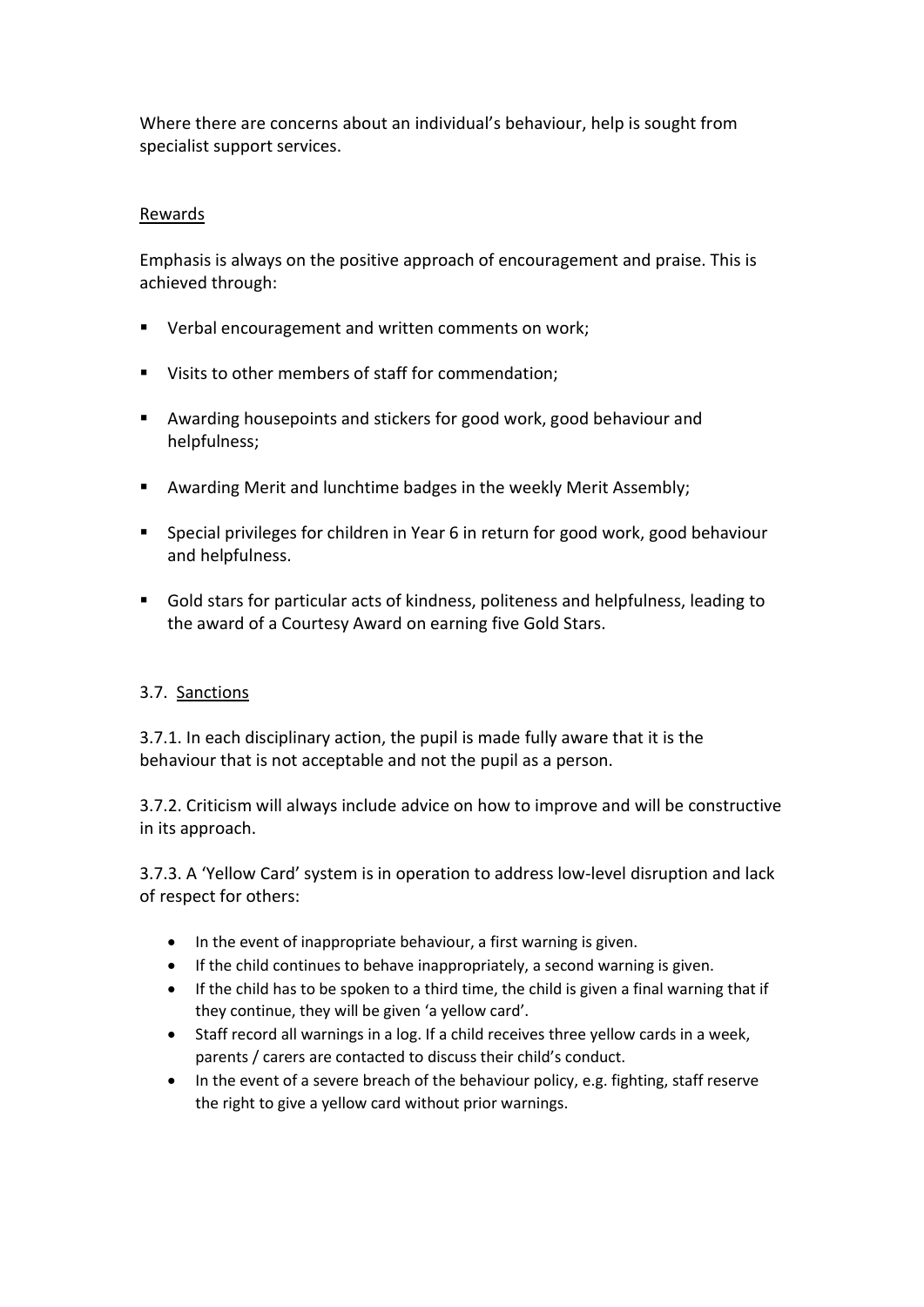#### 3.7.4. Other sanctions include:

- A minor penalty, where possible, relevant to the offence.
- 'Time out' from an activity to provide an opportunity for reflection and to calm down;
- Loss of playtimes, under supervision;
- Referral to the headteacher;
- Consultation with parents;
- Exclusion fixed term or permanent in accordance with LA guidance.

#### 4. Midday Break

In order to protect the majority of well-behaved pupils from the danger and disruption caused by a minority of ill-behaved pupils, sanctions may be necessary.

In the case of a pupil whose conduct during the midday break is becoming increasingly unacceptable, the headteacher may warn the parents, in writing, of the possibility of debarment from school during the midday break.

#### 5. Corporal Punishment

Corporal punishment was abolished (Section 47 of the 1986 Act), but members of staff who intervene physically to avert an immediate danger will be protected in the eyes of the law, providing the force used is reasonable and moderate. Further guidance is to be found in the school's Positive Handling Policy.

#### 6. Bullying

This school's Bullying Policy makes it very clear that the Governing Body does not allow bullying to take place in its school, and that any incidents of bullying that do occur are taken very seriously and dealt with appropriately.

## 7. Violent Behaviour

Neither abusive nor violent behaviour will be tolerated and either of these will result in serious disciplinary action.

In the event of violent behaviour:

**Pupil v Pupil**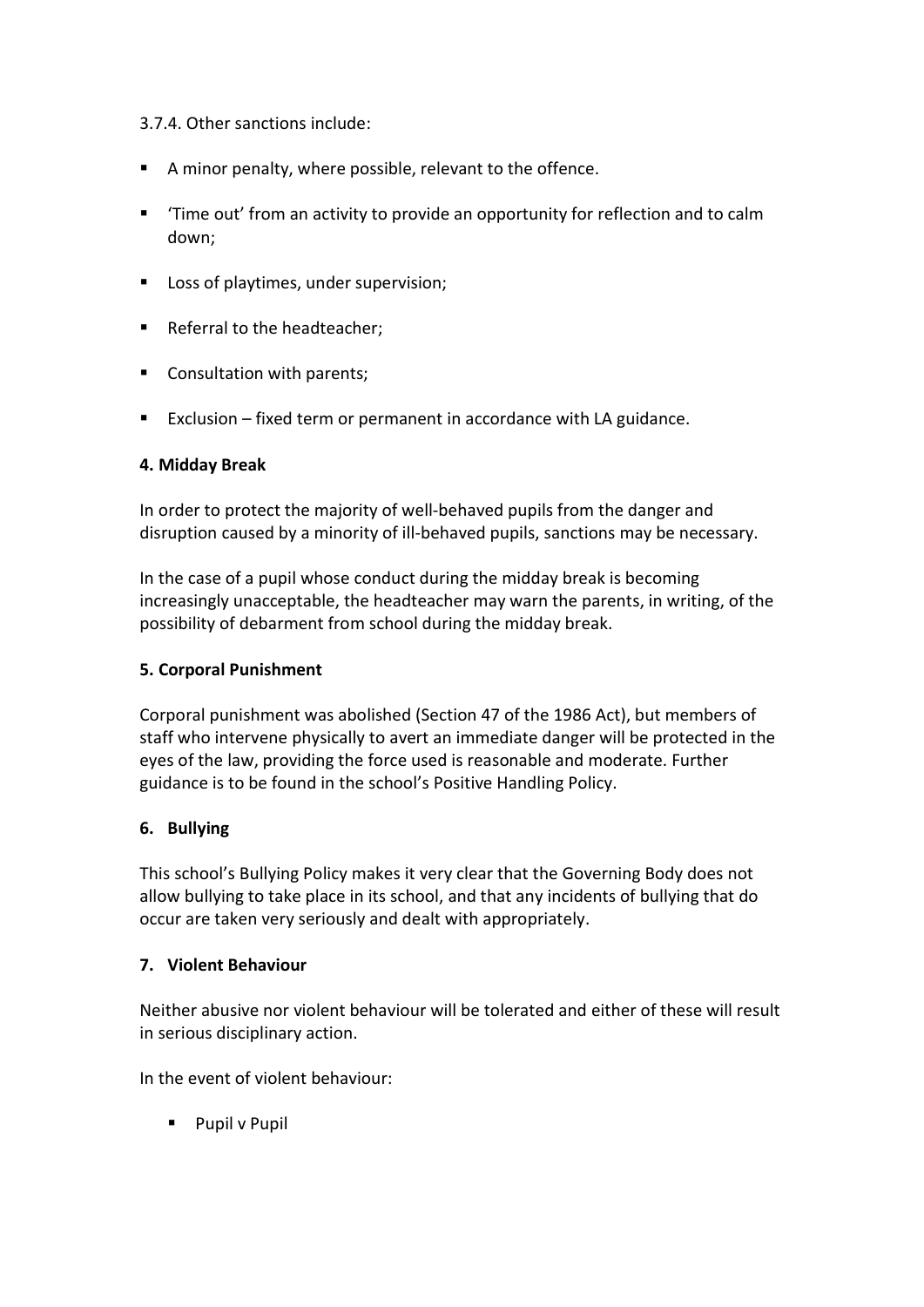Participants will be separated as quickly as possible, using the minimum amount of force necessary. Medical attention, where necessary, will be administered. The parents or carers of both parties will be informed as soon as possible. Sanctions to be imposed, including that of exclusion, will be dependent upon the seriousness of the incident and the background circumstances.

■ Pupil v Member of Staff

Verbal abuse or physical assault to any member of staff may result in sanctions, including exclusion, being imposed.

## A graduated approach will be taken in the case of physical assault against a member of staff or pupil and / or wilful damage to school property as follows:

 A standard letter will be sent home as a formal FIRST WRITTEN WARNING (valid for a period of twelve months).

On a second occasion:

- A standard letter to be sent home as a formal FINAL WRITTEN WARNING making it clear that a third incident within a twelve-month period will result in FIXED TERM EXCLUSION.
- Should the situation escalate further, it would be necessary to consider PERMANENT EXCLUSION.

All incidents are be discussed with parents / carers and a written record of all conversations made, signed and dated.

Parent / Carer v Member of Staff or any other Adult

Abuse should initially be met with a calm and professional response, indicating that abuse can have no place in the discussion. Continued abuse will result in a request for the perpetrator to leave the premises. Failure to do so will lead to the Police being informed. Physical assault will be reported to the Police as soon as possible with a request for action. Any medical attention necessary should be sought as soon as possible after the event. The Local Authority will be informed and a written report sent.

#### 8. The Lincolnshire Ladder of Behavioural Intervention

Where there are serious concerns about a child's behaviour, the school will intervene using The Lincolnshire Ladder of Behavioural Intervention. This involves a systematic process of planning to support children in danger of exclusion. The school will work in partnership with the Behavioural Outreach Support Service (BOSS) to ensure that the school does all it can be prevent permanent exclusion. At all stages of this process, including permanent exclusion, the school will act within the legal framework described in the Department for Education publication 'Exclusion from